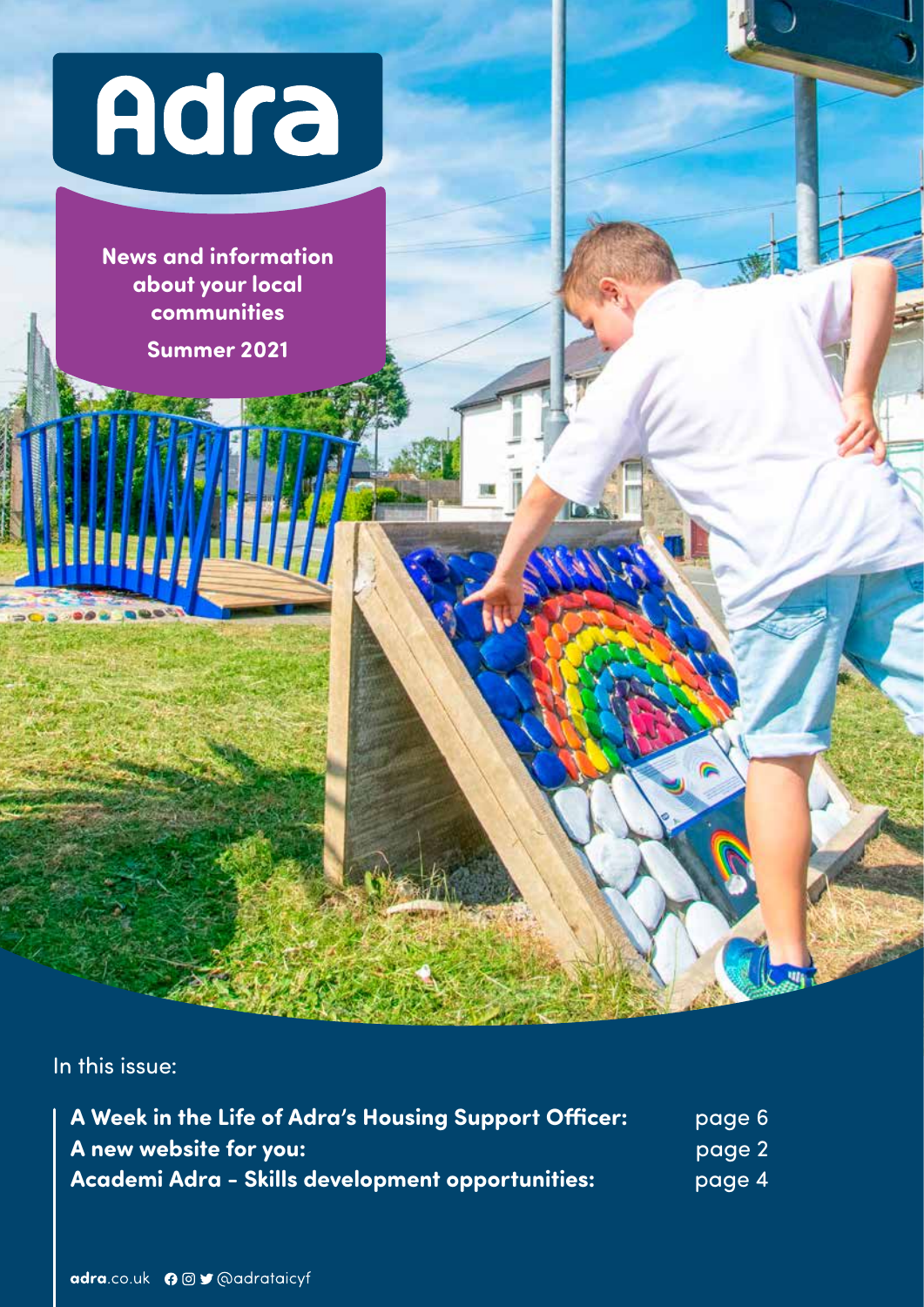# **A word from Iwan,** Adra's Deputy Chief Executive

#### **The time has come for us to send you a newsletter again.**

It has been over a year and a half since the pandemic began, but we are pleased that there is light at the end of the tunnel as more people get vaccinated against COVID-19.

It's been a very challenging time for everyone. I hope you have been well during this strange time and, like me, see the hope and the better times ahead.

Despite the pandemic, we are still trying our best to serve you in the best way possible and to develop our company for the benefit of local communities.

We have set up Academi Adra, a project to help our tenants who need or want to develop skills to encourage and support them into suitable employment. Information on the opportunities is available on our Adra Community website, and read more on page 4.

We have also set out our intentions on how to meet targets to be more environmentally friendly and reduce carbon. There is more information about how this can affect you and how you can get involved on page 12.

It is good to look back at what we have achieved, but even better to look forward to what is to come. The time has come to look at Adra's future. We asked what you, our tenants, think about how we should plan our future as we create a new corporate plan. You can read more about this in an article on page 10.

We have set out our intentions on how we want to build 1200 new affordable homes in North Wales, including Gwynedd by 2025 and invest in the

houses we already have. We have already reached the milestone of building 200 new affordable homes in Gwynedd this year in 2021.

Regards,

**Iwan Trefor Jones, Deputy Chief Executive, Adra**



## **An online Community for you**

We've created a new community website for you, called Cymuned Adra. This site contains stories from our local communities as there are so many great things going on in the communities that you are a part of.

At Cymuned Adra we are also going to be sharing great opportunities for our tenants and customers to develop skills that can lead to jobs. We will also share information that we think you may find most useful.

To see if there is a story about your community, someone you know, or a valuable opportunity for you - visit:

#### **Homepage - Adra Community Website**



## **Contact us**



Email: **enquiries@adra.co.uk**



By phone: **0300 123 8084**



Social media: **@adrataicyf** 



Website: **adra.co.uk**

Sometimes a chat can make a world of difference. Contact us to talk to one of our officers to see what we can do to help.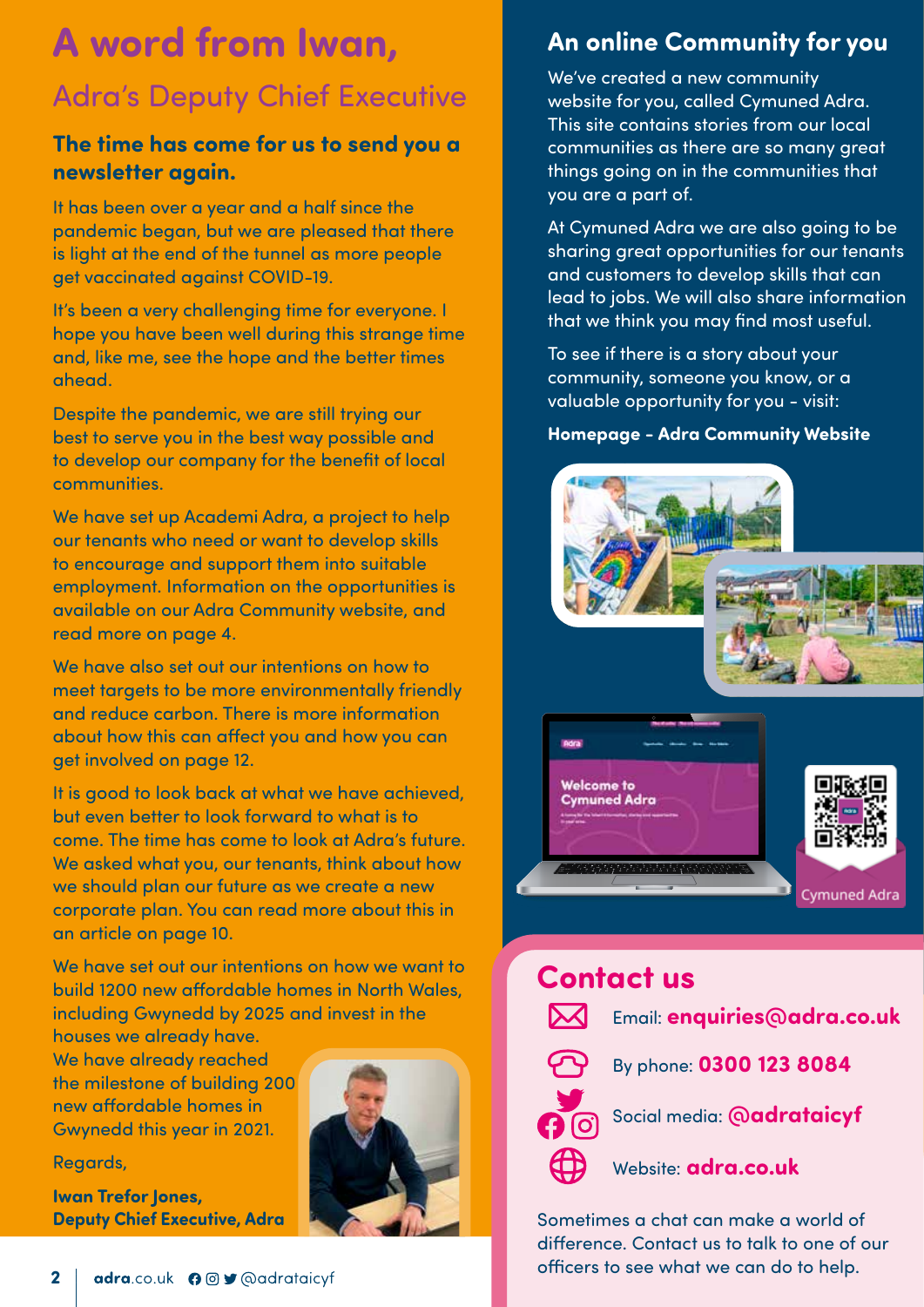# **Visit our Communities Summer Estates Tour 2021 with Adra's Deputy Chief Executive**

Our Deputy Chief Executive, Iwan Trefor Jones and some of our staff took a tour of our communities to chat and see our customers face to face after over a year of virtual meetings and remote working.

We had the opportunity to visit many of our communities across Gwynedd including Caernarfon, Penygroes, Tremadog and Bala. Our community wardens have been busy taking us around. The purpose of the visit was to gather feedback from you and see if there is anything else we can do to help as we plan for Adra's future.





**Adra's future in your hands gathering young people's views on our future in local schools**

We are planning the future of our company. This is the plan that will give us direction as a business up until 2025. We really want to know what matters to you, our customers and our tenants and the residents of our communities. You are the heart of our company and we want to know your thoughts and opinions as we create our plan. So Adra's future is in your hands! We have already asked you to complete an online questionnaire, and this time we went out to local schools in Gwynedd to gather ideas from the next generation. Many thanks to Ysgol Tryfan, Ysgol y Moelwyn and Ysgol Godre´r Berwyn for the welcome.

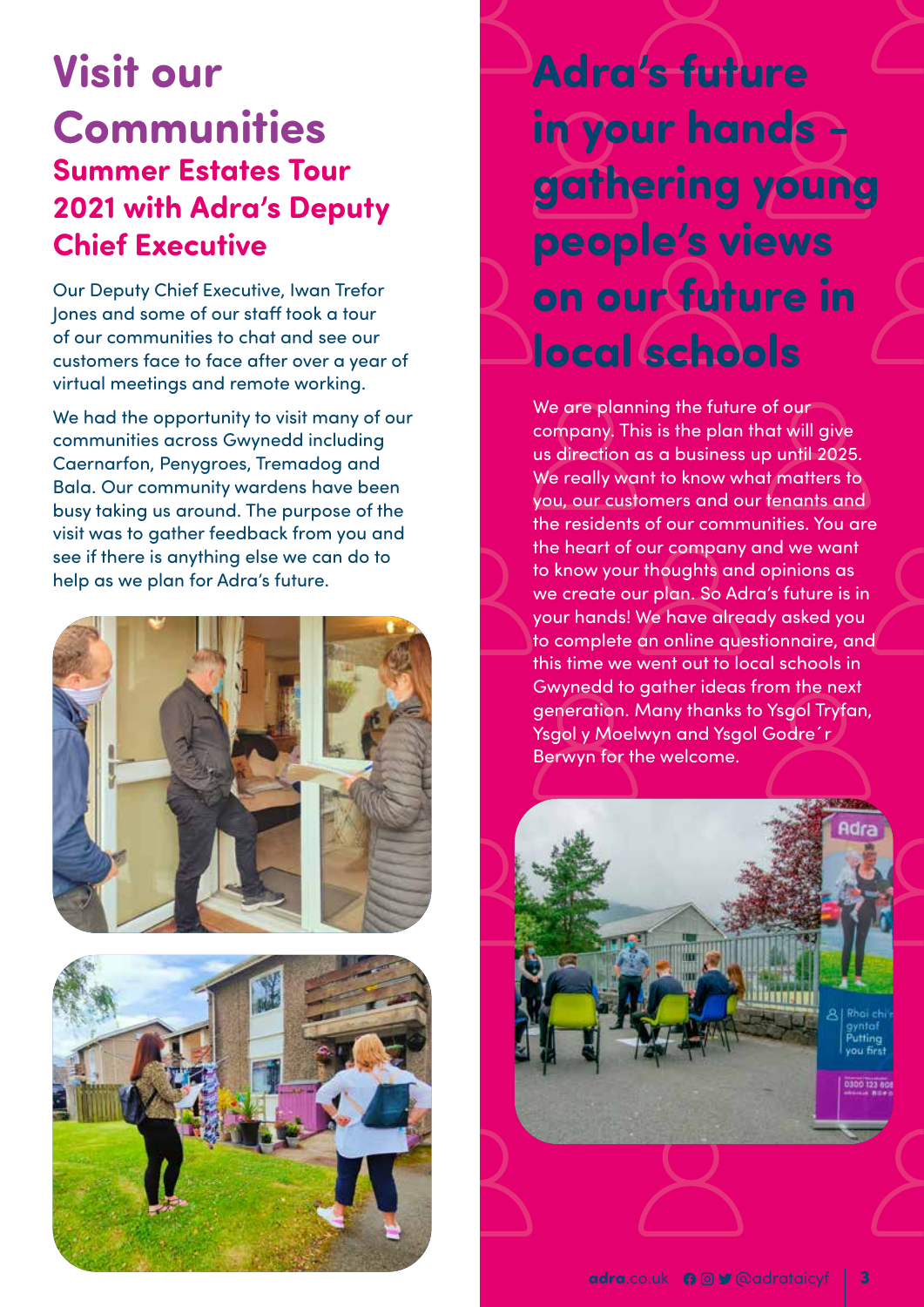# *Academi* **Academi Adra supporting you into work**

Academi Adra can offer support and opportunities to help you develop your skills and move you closer to work. We work with our contractors, partners, and other organisations to offer training, qualifications, apprenticeships, work experience, volunteering opportunities and much more.

Recent beneficiaries of the Adra Academy opportunities include Jess and Lauren, our new Housing Apprentices. Both are Adra tenants and have recently started working with us on a two-year apprenticeship scheme. Here's a little about them ...

#### **Jess**

I had been working as a sports shop assistant and thinking about what to do with my career. I had considered going to University but then Covid came and that no longer appealed. I was keen to have the experience of face-toface learning, and I saw the video on Facebook advertising the job with Adra and thought it would be ideal to be able to learn while earning a wage at the same time.

#### **Lauren**

I used to work for the health service, and the hours were long and not very friendly for family life. I got a text from Adra saying "Come work for us" and I immediately filled in the form! I was really interested in the work Adra does on tenant support, but through this apprenticeship I also got the opportunity to learn about all the other services they have. Learning, gaining experience and gaining a qualification in the process was too good an opportunity to miss. Since I started, I've had so much support from everyone. These opportunities are here, you just need to go for it!





**Jess & Lauren**



**If you would like to see what opportunities Academi Adra can offer you, please contact Charlotte Hogan on 0300 123 8084 / cymuned@adra.co.uk for a further chat.**

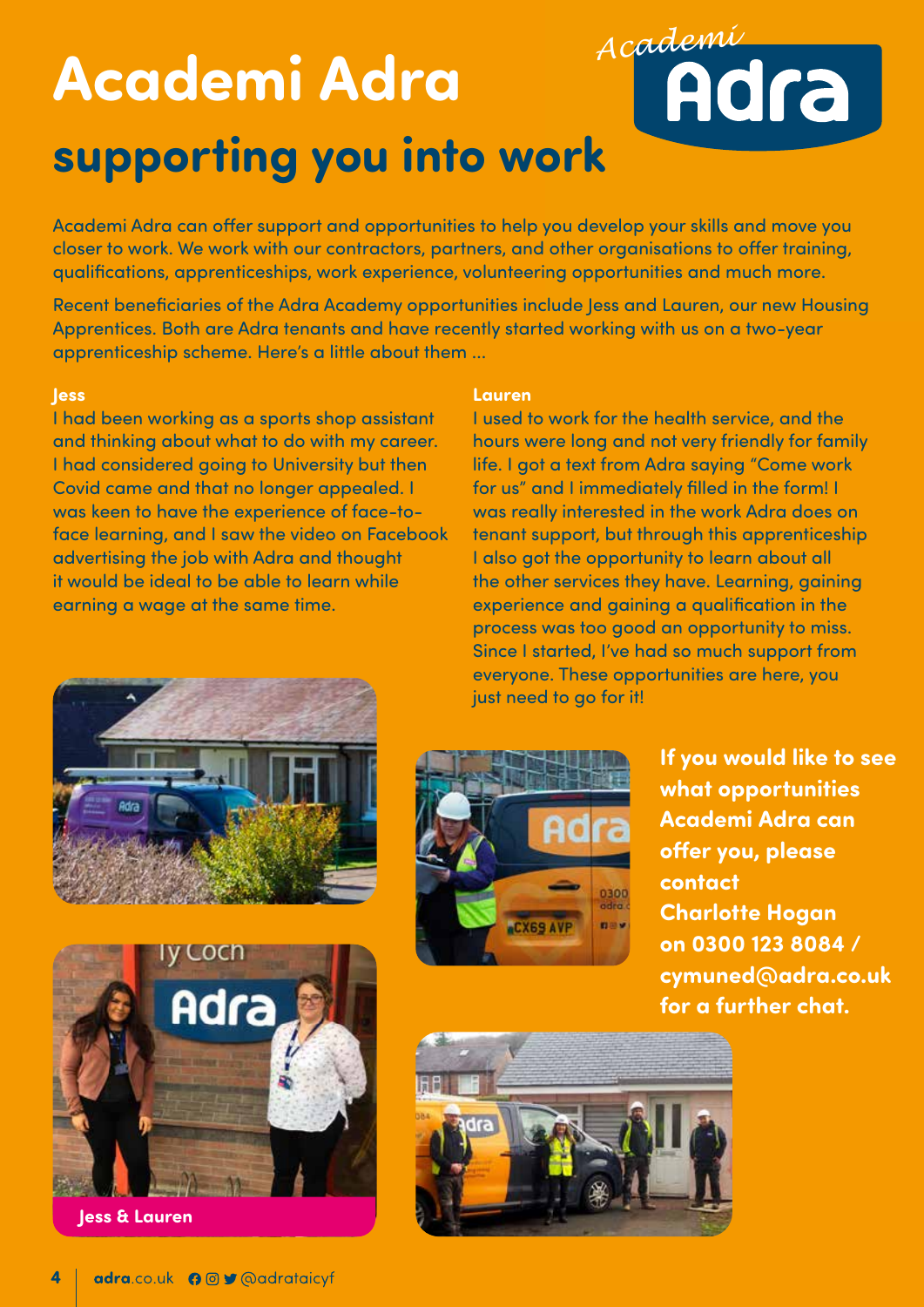# **New course for Adra tenants, combining qualifications and work experience**

**We have been working with Grŵp Llandrillo Menai and Procure Plus to design a brand-new course that will be offered specially to Adra tenants. The purpose of the course will be to combine accredited courses and work experience to introduce you to a new career in maintenance and construction.**

#### **We have tailored 2 different courses for you:**

| <b>Course Title</b>                                      | <b>Maintenance Course</b>                                                                                                                                                                                                                                                                                                                         | <b>General Contracting Course</b>                                                                                                                                                                                                                                                                                                            |
|----------------------------------------------------------|---------------------------------------------------------------------------------------------------------------------------------------------------------------------------------------------------------------------------------------------------------------------------------------------------------------------------------------------------|----------------------------------------------------------------------------------------------------------------------------------------------------------------------------------------------------------------------------------------------------------------------------------------------------------------------------------------------|
| <b>Course</b><br>content and<br>qualifications<br>gained | <b>Health and Safety Awareness</b><br>$\bullet$<br>(CITB SSP)<br><b>Asbestos Awareness</b><br>$\bullet$<br>Cut off saw (abrasive wheels)<br>$\bullet$<br>(NOCN)<br><b>Manual handling</b><br>Work @ height and harness<br>$\bullet$<br>Awareness - (NOCN)<br><b>Environmental Awareness</b><br>(IOSH)<br>PASMA Mobile Towers (PASMA)<br>$\bullet$ | <b>Health and Safety Awareness (CITB SSP)</b><br>Asbestos Awareness (IOSH/IATP)<br>Signing, lighting, and guarding) - (NOCN<br>Streetworks)<br><b>Vehicle Marshalling (NOCN)</b><br>$\bullet$<br>Cut off saw (abrasive wheels) (NOCN)<br>$\bullet$<br>Work at height awareness -(NOCN)<br>$\bullet$<br><b>Environmental Awareness (IOSH)</b> |
| When?                                                    | Week 1 23/08/21- 27/08/21                                                                                                                                                                                                                                                                                                                         | Week 116/08/21-20/08/21                                                                                                                                                                                                                                                                                                                      |
|                                                          | Week 2 31/08/21- 03/09/21                                                                                                                                                                                                                                                                                                                         | Week 2 23/08/21- 27/08/21                                                                                                                                                                                                                                                                                                                    |
| <b>Location</b>                                          | Week 1<br>Training at Grŵp Llandrillo Menai                                                                                                                                                                                                                                                                                                       | Work experience with an Adra contractor on<br>one of our development sites                                                                                                                                                                                                                                                                   |
|                                                          | Grŵp Llandrillo Menai Campus,<br>Llangefni                                                                                                                                                                                                                                                                                                        | Week 1<br>Grŵp Llandrillo Menai Campus, Llangefni                                                                                                                                                                                                                                                                                            |
|                                                          | Week 2<br>Work experience with Adras Tîm Trwsio<br>on one of our estate                                                                                                                                                                                                                                                                           | Week 2<br>With a contractor on Adra worksite                                                                                                                                                                                                                                                                                                 |
|                                                          | One of Adra's estates                                                                                                                                                                                                                                                                                                                             |                                                                                                                                                                                                                                                                                                                                              |

Up to 12 people can take advantage of this opportunity. The course will be FREE, and the only requirements are:

- being a tenant of Adra, or living in one of our homes
- over 16 years of age
- not already working in a construction job
- be committed to travel to attend the training in Llangefni and work experience on our sites. We will try to arrange a work experience placement as close to home as is practically possible.

**To register your interest for the course, please contact Charlotte in the Community Involvement Team on 0300 123 8084 or cymunedol@adra.co.uk by Friday, 13 August at the latest. We will be offering a place on the course on a first come, first served basis, so don't hesitate to get in touch!**



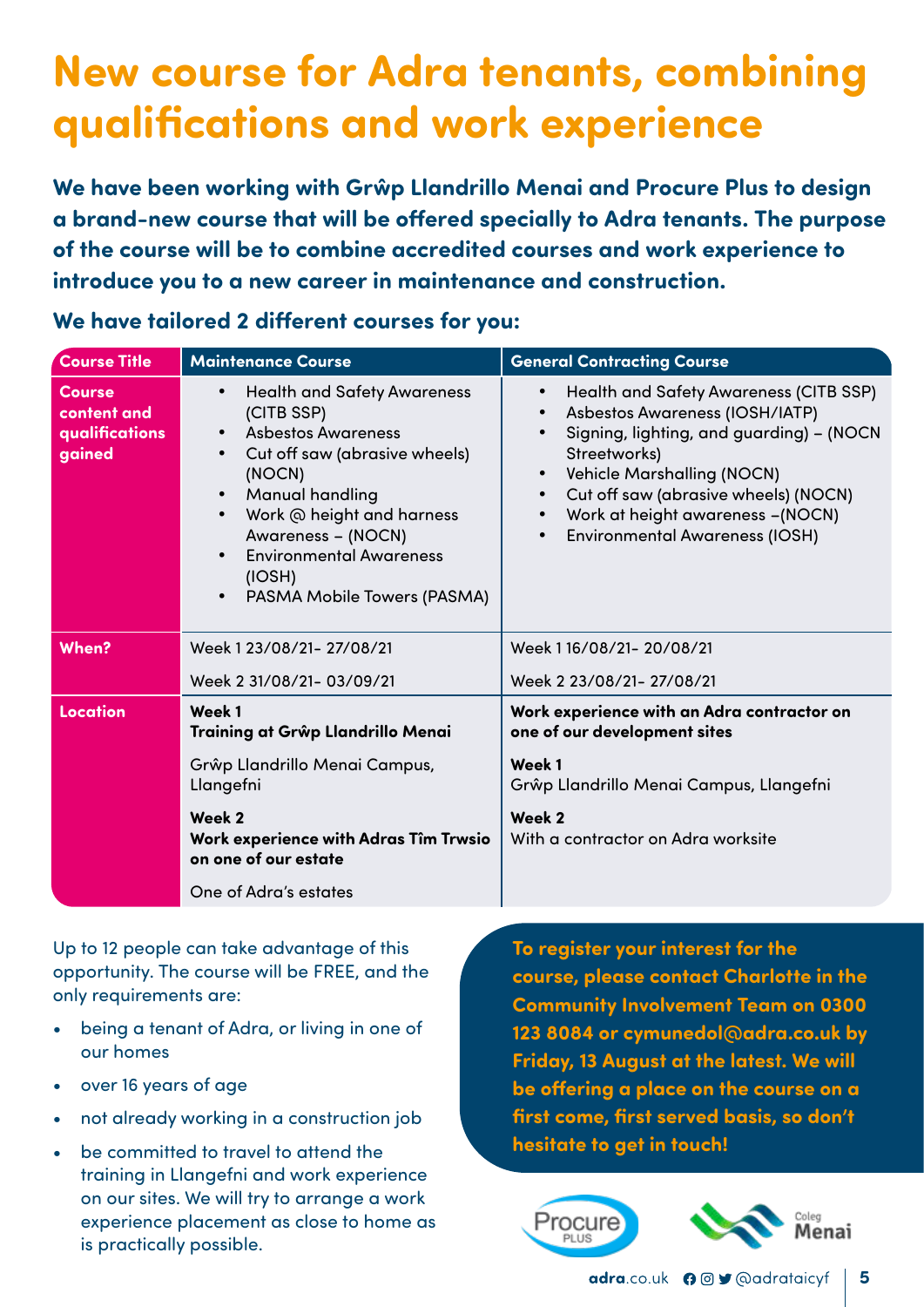# **A week in the life of Adra's Housing Support Officer**

#### **Kathleen Hughes is one of our officers who offers support to our tenants.**

She may be a familiar face to many of you in the Bangor area.

Her job is split into two roles. She works three days a week as a Supported Housing Officer, helping tenants and support sites, and two days as a Tenancy Support Officer, supporting vulnerable tenants or people in need of a Little helping hand.

Here's a look at a week in Kath's life and in her words.

#### **Monday**

I visit tenants at home on Adra's support sites about twice a week. I do this to make sure everything is fine, trying to support and reduce loneliness and if some don't have a family, I'll make sure they have the help they need.

This can include giving advice on what to do with letters, developing payment plans for bills, supporting them to access benefits online.

I also help tenants get adaptations to their homes if needed or arrange for them to be assessed to see what they need. I work with many other organisations and agencies to support our tenants.

I build relationships with the people I support, providing help, support and reassurance to them and their families. Hearing customers say how my support really helped them, when they had nowhere to turn gives me the best feeling.



#### **Tuesday**

I keep Tuesdays and Thursdays free to focus on supporting vulnerable tenants. I try to get help for individuals with learning difficulties or substance misuse problems. I do this by providing food bank vouchers, getting support to improve the condition of their home, or helping them move.

I help tenants to:

- establish or maintain new tenancies
- receive referrals from the mental health service or social services
- refer to GP or healthcare settings.

I can support tenants to access supported funds, to buy white goods, for example, or to set up energy bills.

I talk to between 30 and 40 people a week to see how they are and what they need.

#### **Wednesday**

If I'm worried about a tenant and their welfare, I have the option of referring them to social services, getting support for mental health issues, or to Citizens Advice for help with benefit claims.

Every day is different and there is no set routine as you do not know how long a visit or call will take with each tenant. You never know when a tenant is going to call or send a message asking for help.

For each role, I have a weekly team meeting, where we get together and discuss issues that arise.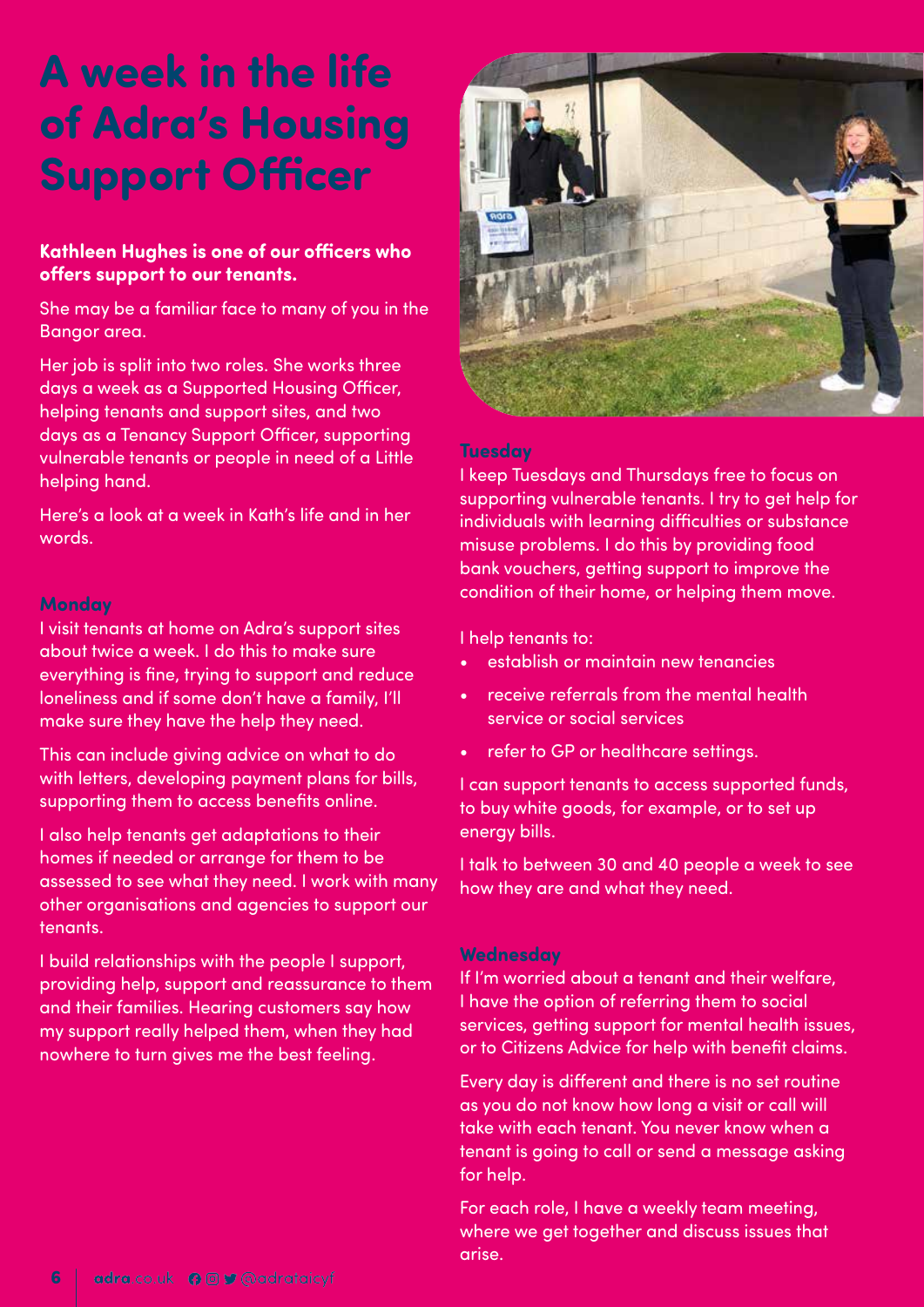#### **Thursday**

The tenancy support role can be similar in many ways to the housing support role as I work with many of the agencies, such as the Job Centre or social services. But with tenancy support the level of support is more intense and short term. This is due to funding of a maximum of two years, although I rarely support a tenant for more than a year.

I contact these tenants at least once a week and we go through what issues they have and how we can help. The tenants I support will initially receive intensive support for a few hours a week, which diminishes over time. Supported housing tenants can receive up to 45 minutes support week - it could be three visits or shorter calls, or one longer call.

As well as my involvement with the tenants, I have the usual paperwork to do, and the end of the week is usually a good time to catch up – although the paperwork is constant. All tenants have individual support plans which are reviewed every six months. My role is funded by the Housing Support Grant in Wales and we submit these to the Welsh Government.

Supported housing and tenancy support is about making customers independent, feeling safe, managing their accommodation, and supporting their physical and mental health."

And that is a week with Kathleen. What a busy week!

Hopefully this has given you an idea of the kind of work she does and how so many people benefit from her help.

## **Homes to encourage older people to live an independent supported life in the Penrhyn Llŷn**

Are you or someone you know over 55 or registered disabled, from the Penrhyn Llŷn and looking for a new, convenient home, designed and built specifically to encourage older people to live independently with support?

28 bespoke apartments will soon be available.

#### **What will be included for each customer?**

- Self-contained flat with kitchen, living room, wet room, one or two bedrooms
- Community garden
- Designated parking space
- **Intercom**
- Communal room and kitchen
- On-site part-time officer

**A Local Lettings Plan will be drawn up for these homes, so that suitable applicants who have a local connection with the Penrhyn Llŷn area are given priority. Please contact our Lettings Team as soon as possible to be considered: gosod@adra.co.uk | 0300 123 8084**

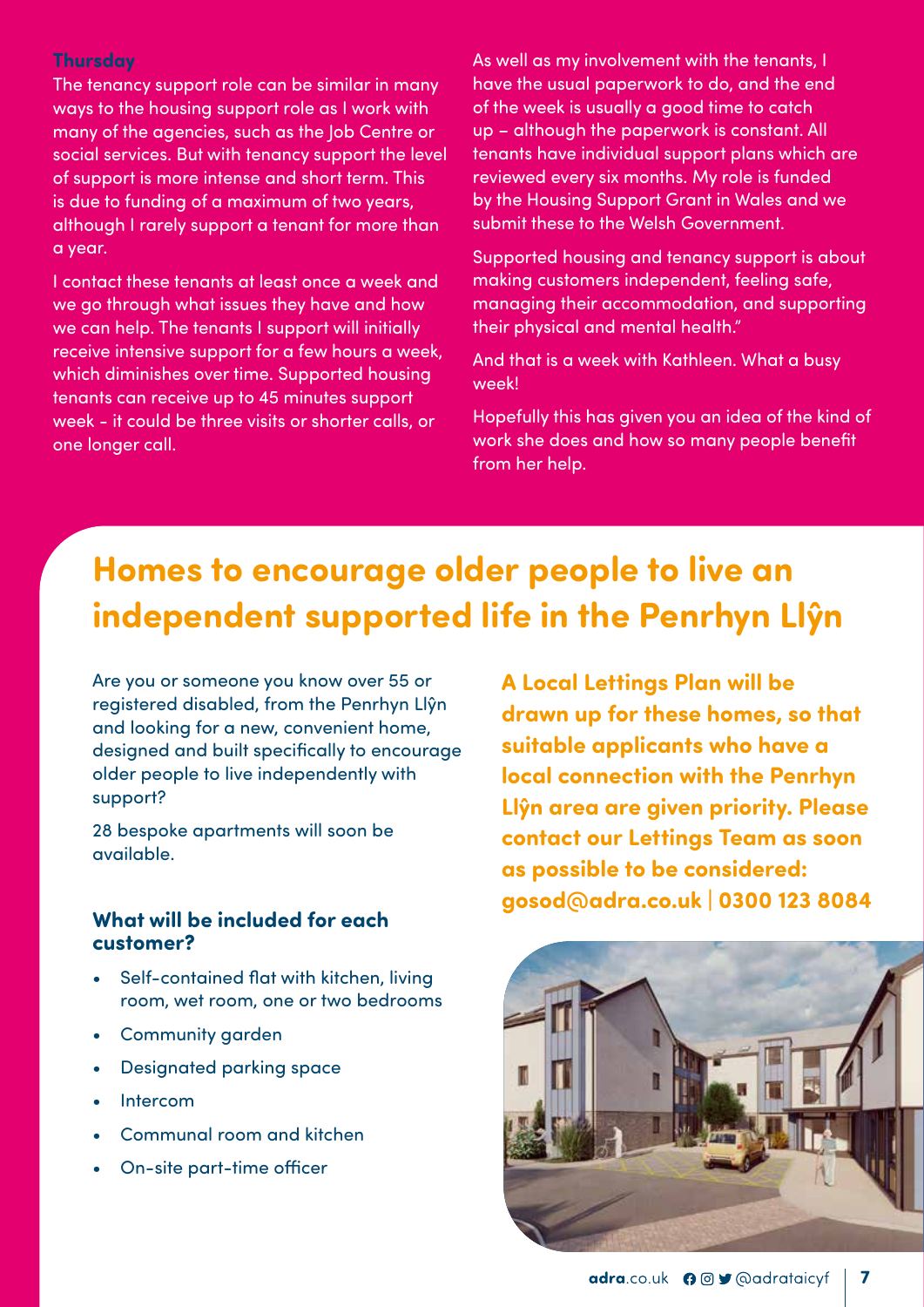## **Award for Excellence in Customer Services**

Once again, we have been successful as we have received an Accreditation Award for Excellence in Customer Services for the third consecutive year.

Following a recent assessment by the Assessment Centre, we have received confirmation that we continue to meet the Excellence in Customer Services Standard and we have received this award again.

We have also been successful in achieving Compliance Plus grades for our work within our communities and our customers. This includes setting up a Bereavement Team, Adra Academy to support our customers / tenants to employment and developing a new website specifically for our tenants, named Cymuned Adra, which is an additional and digital part of our tenants' newsletter. We have also received an award for partnership work to develop a homeless support package in our new development site at 137 High Street, Bangor.

Hugh Keachie Excellence in Customer Services Assessor said:

"Adra has shown excellent levels of Customer Service. Adra is an organisation which is good at looking outside of the box, and this has been very useful in the pandemic. They create excellent opportunities for their customers and it's clear that staff are committed to providing good quality services. It was very positive to hear that staff feel that they are appreciated and empowered to achieve tasks."

Sarah Schofield, our Customers and Communities Director said:

 "I am very pleased that we have succeeded to receive the Accreditation for Excellence in Customer Services once again after a challenging year.

"Our customers are at the centre of everything that we do, and staff are determined to provide excellent services which keeps our customers safe and comfortable in their homes. It's encouraging to be acknowledged, and to receive positive feedback for the work that we do.

"We respect, appreciate and listen to our customers and they have the right to expect the best from us. We are aware that there is room for improvement, and we are open to comments and ideas.

"I would like to thank to all the team at Adra. We look forward to developing further and to do our best for our customers."

## **How satisfied are you with us? The most recent results have been published**

We have received the results of the customer satisfaction survey, which is a survey to find out how satisfied you are with us as housing providers and the services that we offer. The survey is undertaken by an external company.

The most recent survey shows that customer satisfaction had generally increased across several of our services.

We were pleased so see an increase in the number of tenants that find that we are dependable and that they can trust us.

We were also pleased to see that there is satisfaction regarding the way in which customers and tenants feel that we have managed the COVID-19 situation.

Of course, there is still room for improvement, and we greatly appreciate customers views and feedback, and we appreciate your time when we phone.

**Sarah Schofield**





**CUSTOMER EXCELLENCE<sup>®</sup>** 





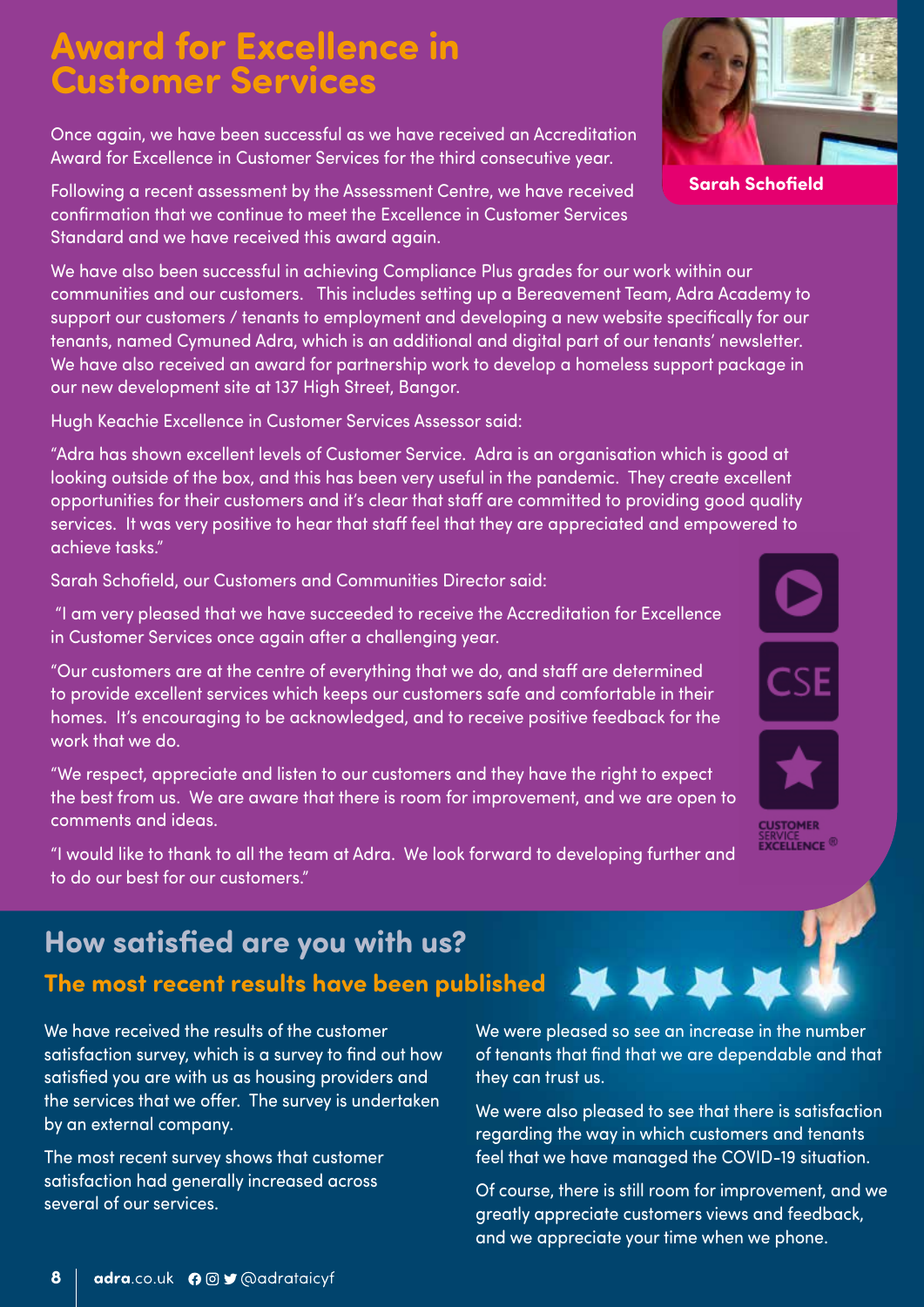# **Community Stars Winners 2021**

Our Community Stars awards are back.

Thank you all for your nominations, this year has been special regarding the voluntary work that some of our tenants have undertaken and it's a pleasure to recognise some of the work here.

Therefore, these are some of this year's winners. All other winners are listed on our website Cymuned Adra.

#### **Mary Lou and Aled Reese**

Both were nominated for their excellent work in the community of Pwllheli during the pandemic. Mary Lou and Aled are a retired couple from Pwllheli. Both have been busy in helping the community with various activities. Mary Lou has



been very busty in creating her own safety face coverings and providing 'scrubs' to the local hospital, whilst Aled has been helping the elderly within the community by cutting the grass and undertaking other odd jobs to help. Thank you for your contribution to the local community.

#### **Carol Young, Samantha Young and Maria Mielczarski**

During the first lockdown period, Carol, Samantha and Maria were very active in helping neighbours who had to "shield" by arranging their weekly on-line shopping from the local supermarket. They have also been busy in arranging the collection of goods from local shops such as newspapers, bread, milk, and other essentials.

It was a major campaign and ensured that many residents who were unable to shop for themselves and without family or friends nearby were provided with a regular supply of food, drinks and essential goods



whilst they stayed safe in their homes during the pandemic.

Thanks to the three of you for making a big difference to the lives of the residents at the Old Palace, St Asaph.

#### **Sandra Williams-Evans**

Sandra has been nominated for her work in helping her neighbours over the last year.

Even though she is a busy mum, Sandra has been helping the elderly and vulnerable in her community for up to three days a week over the year and that is by collecting prescriptions and shopping. Thank you, Sandra!



#### **Kevin Williams**

Kevin has been nominated for the work he has undertaken to clean and maintain the site where he was living in Bangor for several years.

Kevin also is trying the improve the appearance of the site by planting flowers in the communal area, tidying the bin area and

sorting the recycling items appropriately. Thank you so much for your voluntary work Kevin and having characters such as Kevin who go the extra mile in our homes makes a huge difference to our communities.

As you can see it has been a special year and such good voluntary work has been going on in our communities.

We look forward to announcing more community stars soon.

If you know someone that should be recognised as a Community Star, please visit our website to nominate: adra.co.uk

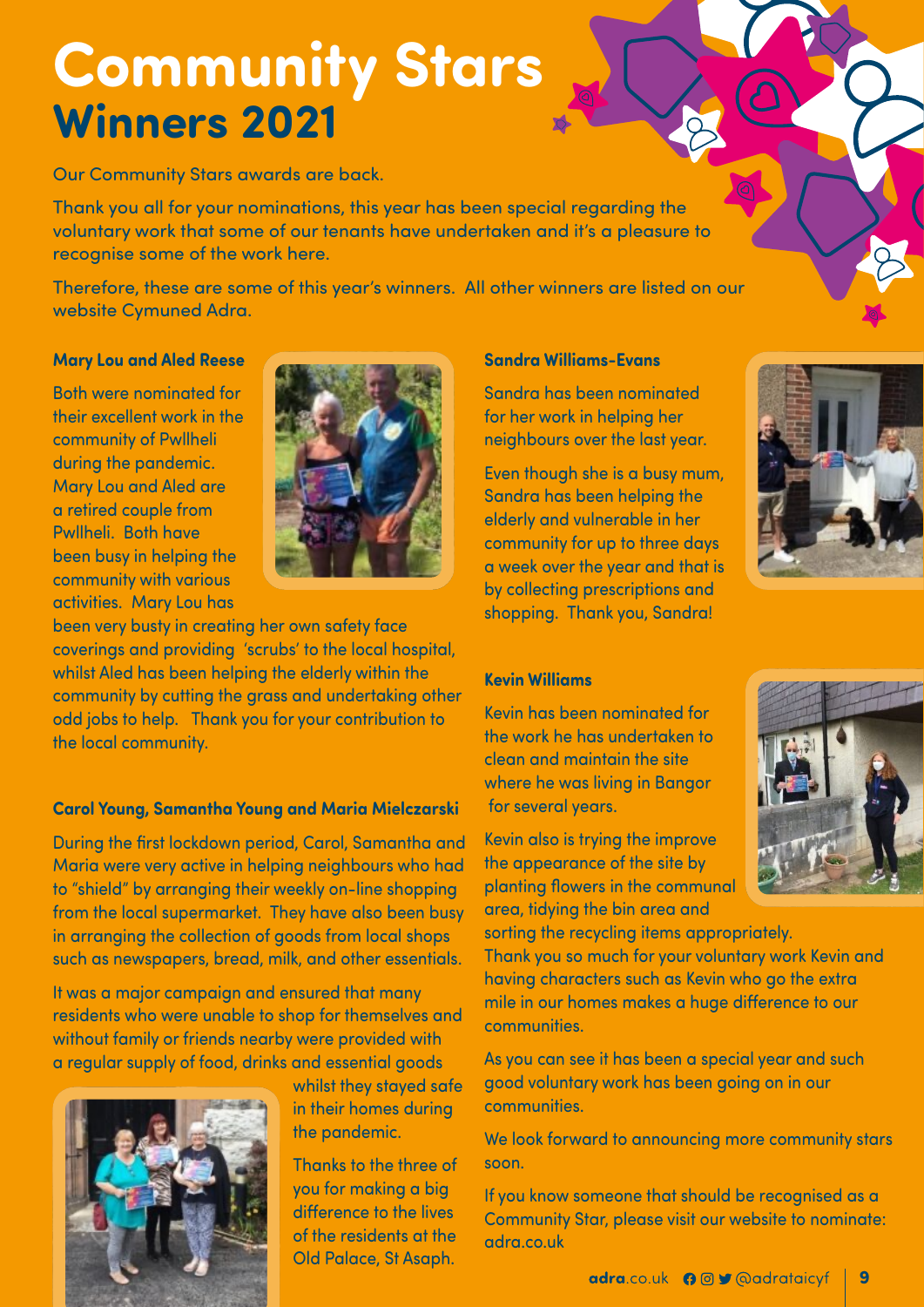# **Participation Opportunities**

**Hearing your views and receiving your input as tenants on our work is important to us. We offer a wide range of opportunities to enable you to provide your views, whether by meeting other tenants, completing an on-line survey or a phone consultation. You can choose how and when you wish to take part with us.** 

Taking part is an opportunity for you to learn more about the work of Adra and share your views to improve services. You will also have the opportunity to meet other tenants and develop your skills.

Assistance is available to help with any costs such as travelling or care, and we would support you by offering various training.

## **Adra's Tenant Partnership**

We are always keen to welcome new members to the Partnership. This is a group of tenants whom we meet every two months or so to share views and input into decisions involving your homes and the services that you receive from Adra.

The Tenant Partnership has played a major role in the work of Adra over the past years, including monitoring our performance, inspecting services and reviewing and changing policies and procedures.

We discuss changes or new developments to our services or in the hosing field which impacts the tenants, e.g. Rents, Customer Care, Trwsio Services and much more.

**If you would like to join or after further information, please contact Charlotte on 0300 123 8084/ cymunedol@adra.co.uk** 



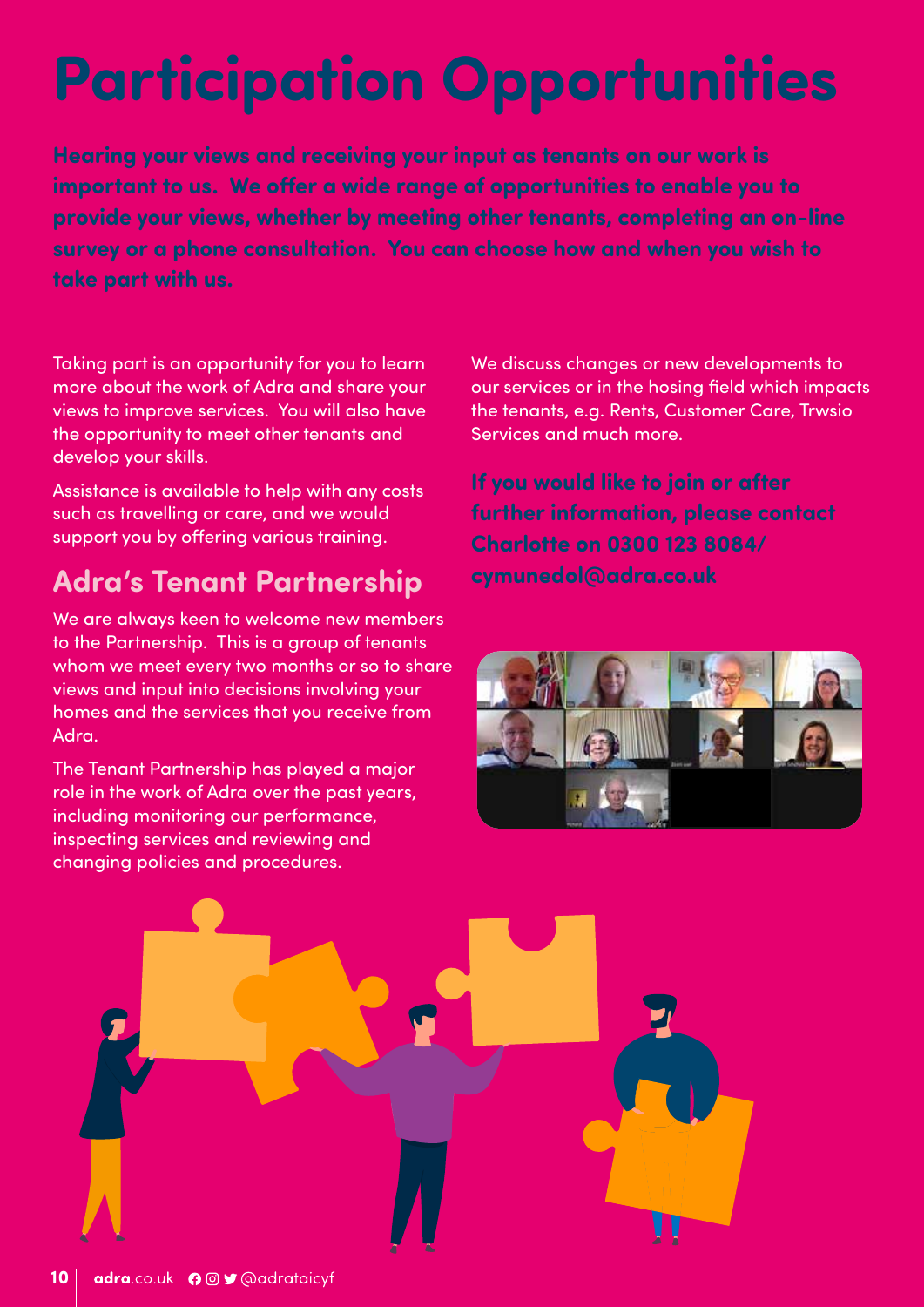# **Safeguarding**

Safeguarding means protecting children and adults from abuse or neglect. It also means educating people who are close to them to recognise the signs and dangers. We have a responsibility to protect vulnerable groups and deal efficiently with allegations, danger, abuse or neglect.

#### **What is abuse?**

Abuse can happen in various ways (it includes abuse which happens anywhere, a private home, an organisation or any other place) including:

- Physical
- Sexual
- Emotional / psychological
- Economically and financially including having monies or property stolen; being cheated, being put under pressure regarding monies or property or misuse of monies or other property.
- Neglect
- Discriminatory and / or hate crime
- Domestic abuse
- Forced marriage
- Modern Slavery including human trafficking, slavery, child slavery, trapped by debt, and forced labour

Neglect means failure to meet the basic physical or mental needs of a young individual or adult which could lead to a significant harm to their welfare e.g. impairment to the individual's health or an impairment to the child's development.

#### **Identifying abuse and neglect**

There are several signs of abuse, these will vary due to the type of abuse or neglect.

The victim of domestic abuse could show evidence of scratching, bruises, burns and scalds.

The victim of sexual abuse might become introverted and find it difficult to walk or sit or there could be a change in their usual behaviour.

The victim of emotional or psychological abuse might show high levels of strain or anxiety, selfharm, showing signs of depression or seeking attention.

The possible signs of financial or economic abuse are lack of belongings such as clothes or personal items such as a mobile phone.

The victim of neglect might show the following deteriorating health, rash, sores, inappropriate clothes or untreated health conditions

#### **Our duty**

One of the most important principles of safeguarding is that this is everyone's responsibility. It's not our duty to prove abuse or neglect but it's our duty to report any concern. We would respect confidentiality when dealing with safeguarding matters, but we would share information with partner agencies, for example:

- Social Services
- **The Police**
- Domestic Abuse Agency

Sharing relevant information effectively between professional people is essential to safeguard vulnerable groups. We will fully comply with other agencies and partnerships when dealing with safeguarding matters

#### **What to do if you are worried about a vulnerable individual?**

If there are situations which are of concern to you that there is a risk to the welfare and safety of an individual, then, contact us as soon as possible on 0300 123 8084. If out of working hours (between 5pm and 9am) please contact the Safeguarding Team within your relevant local authority.

- Gwynedd Council: 01248 353 551
- Denbighshire County Council: 0345 053 3116
- Conwy Council: 01492 515777
- Wrexham Council: 0345 053 3116
- Flintshire County Council: contact the Police on 101

Or in an emergency, contact the emergency services on 999.